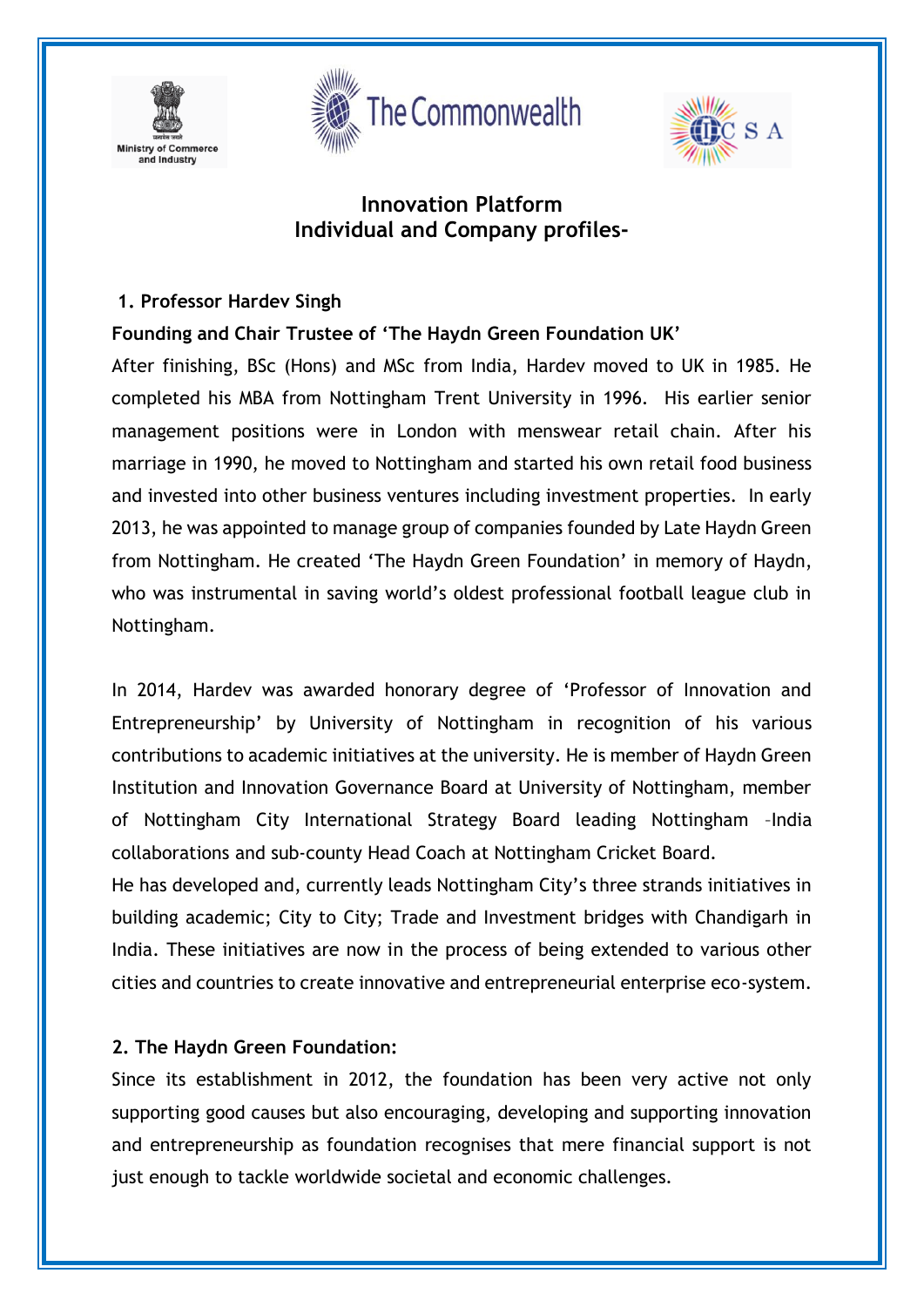





The 'Haydn Green Foundation' has partnered University of Nottingham in creating 'Haydn Green Institute of Innovation and Entrepreneurship'. Institute is now encouraging and delivering innovation and entrepreneurship via university's campuses in UK, China and Malaysia. The institution is now recognised as one of the leading institution in Europe.

The Foundation is now opening its second 'Haydn Green Institute of Innovation and Entrepreneurship' in Chandigarh by partnering Panjab University and Chandigarh Region Innovation and Knowledge Cluster involving over 25 institutions based in Chandigarh. Foundation has also been instrumental in raising multi-million pounds with Nottingham Children Brain Tumor Centre for MRI; Haydn Green Post Doctorial Ph.D. programs; Dementia research at Institute of Mental Health and also, Smile Train's initiatives of providing free Cleft Lip surgeries to under-privileged children. Foundation has also been supporting many other social, education and sporting initiatives via various projects.

# **3. Maneeta Sahmey** , **Country Business Engagement & Partnership Advisor- India University of Nottingham, UK-China-Malaysia**

Maneeta has an experience of over 15 years in international business, foreign trade & investment and has worked across various sectors including education, life sciences, clean technologies, franchising and consumer retail.

She represents the University of Nottingham in India and is responsible for the business engagement and academic partnership development for the university covering all three campuses.

She has a Bachelor's degree in English Literature from Delhi University and a PG Diploma in Marketing Management from IGNOU

## **4. Sumeer Walia Director for Entrepreneurship and Education Development (CEED), Chitkara University**

Former Executive Director of the world famous entrepreneurship development body TIE, Sumeer is currently the Director for Entrepreneurship and Education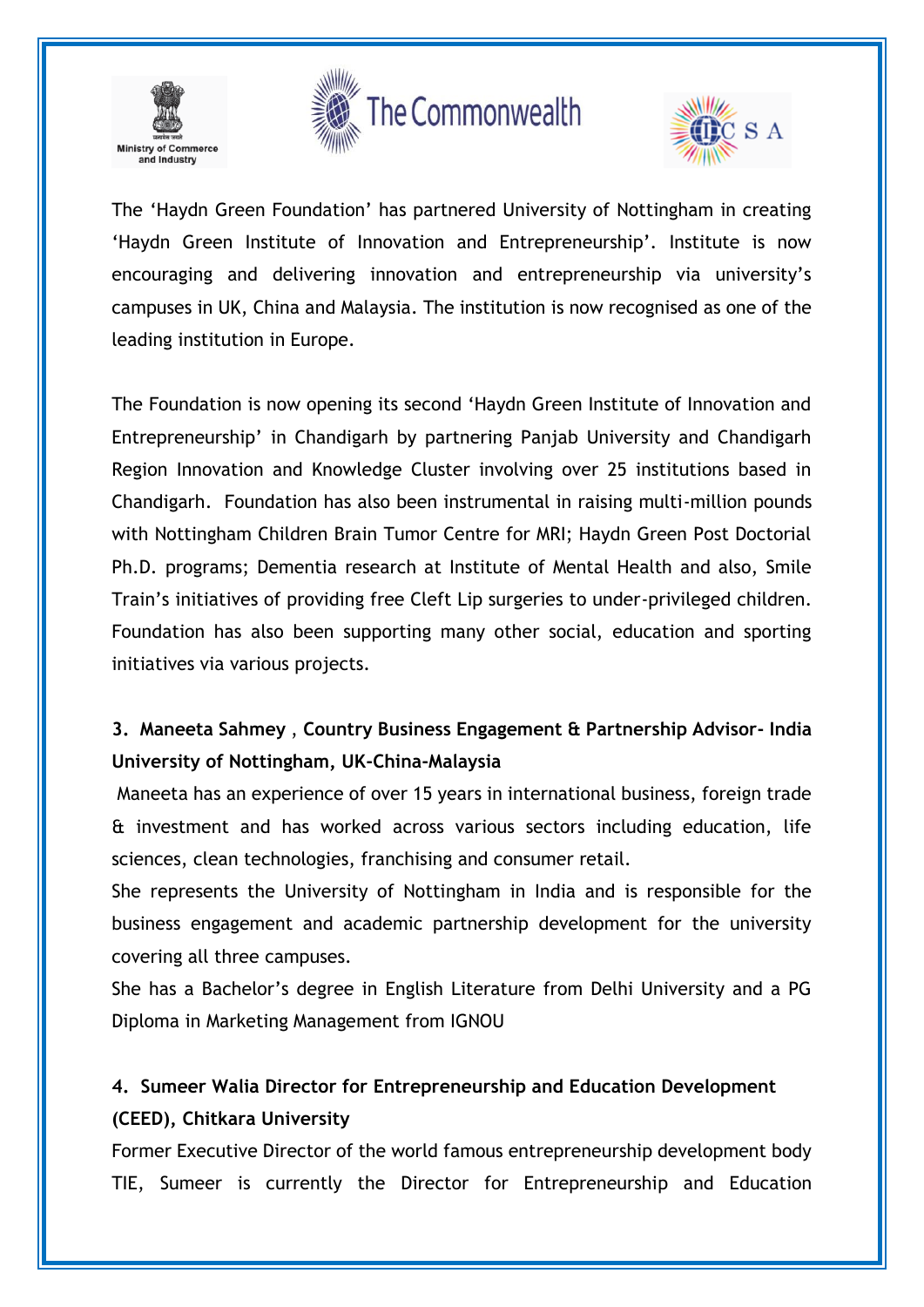

and Industry





l. Development (CEED) at the nationally acclaimed, Chitkara University. He also heads the Chitkara Innovation Incubator, a 20000 Sq. ft. Incubator for Startup supportrecognized by Government of India-MSME. Sumeer is known as Startup mentor representing quintessence wisdom in entrepreneurship. Sumeer has been successful in curating a Startup Community for both men and women in Chandigarh/Punjab region, and in conducting over 300 entrepreneurship promotion events in Chandigarh and Northern region in the last 5 years. In 2014, He has been instrumental in introducing the world famous Startup Weekend Program to Punjab and Chandigarh, he and his team conducted 7 Startup weekends in just 11 months including Startup Weekend Punjab at Progressive Punjab Investor Summit 2015 and Startup Weekend Haryana at Happening Haryana Investor Summit 2016. In October 2015, Sumeer was acknowledged by the Honorable Haryana Chief Minister Sh. Manohar Lal for his efforts in promoting Startup Culture and doing Bootcamps in over 14 Universities and colleges in Haryana, at the Happening Haryana Investor Summit 2016 at Gurgaon. He has been helping Startups network and gain access to Mentors, co working space, Incubators and Investors. He had successfully mentored edurev.in and comparometer.in, both Punjab based startups to raise their first round of funding with Jaarvis. He is also mentor to an aerospace Start-up Xovion.in

**5. Mr Aniket Bharadwaj:** *Mobile Security System-COMBINATIONAL SIM CARD TRAY LOCKING SYSTEM :* As technology is growing day by day smartphones are playing a very important role in our daily life, personal to official all data is stored in the smartphone. We buy expensive smart phones but they are not protected with a good anti-theft system so here we introduced a smart system that protects your smartphone from being misplaced. All the current anti-theft systems are software's which can easily be disabled by software reset or removing the sim card. A physical lock on the sim card tray has been implemented that can be locked or unlocked using the screen lock pattern of our mobile. We have also restricted the mobile phone power off option while the screen is lock so that there is no way for the thief

to power off the mobile or reset it. As long as your mobile is on and the sim card is in your mobile it's easy to track it through any source. This system helps you in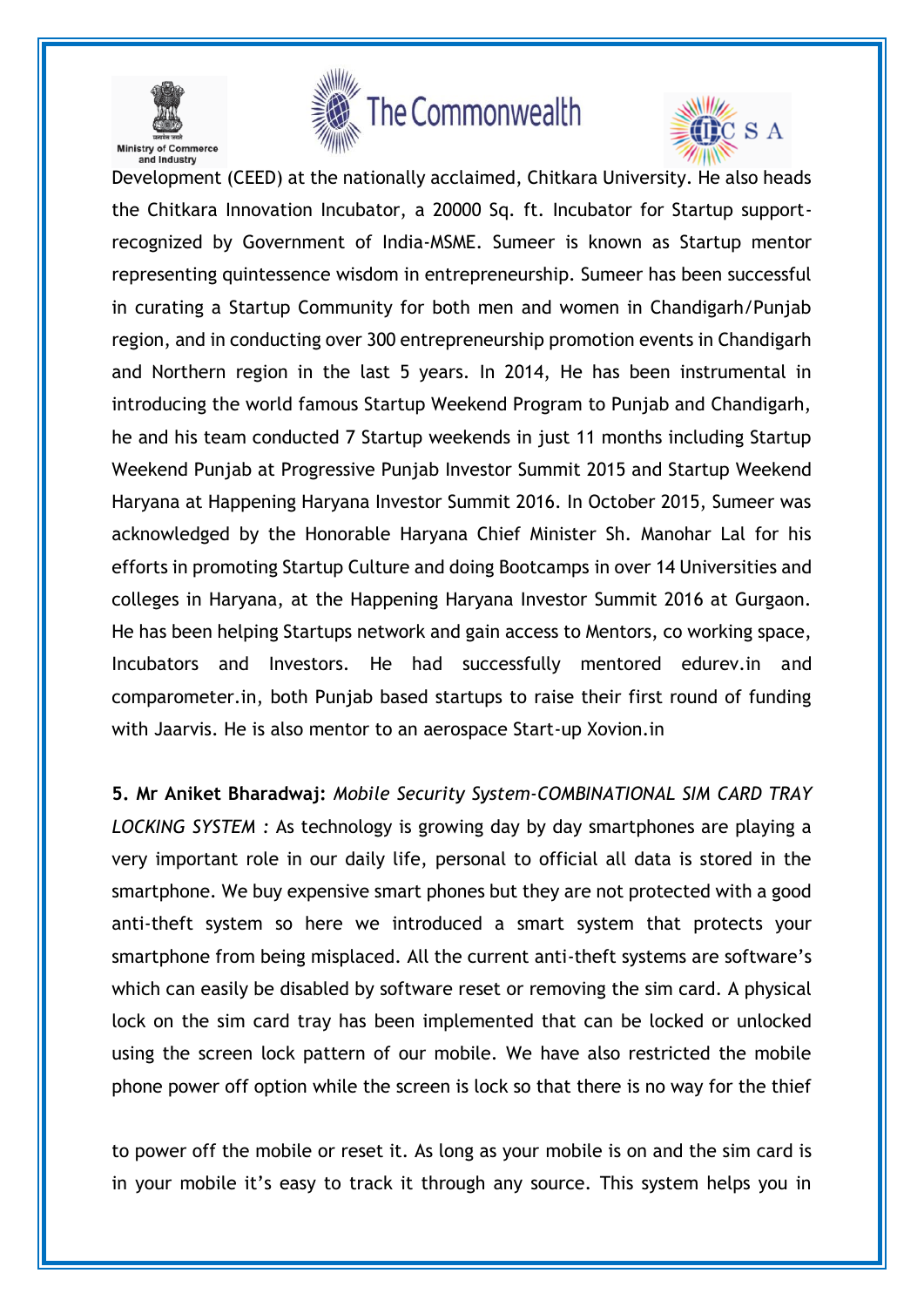





keeping the smartphone secured and reduces many criminal activities where the stolen smartphones are used to commit a crime. The system is a combination of hardware as well as software that clubs together and secures these devices in the best possible way. A patent has been filed for the same technology by use in the year 2015.

**6. Mr Shubham Goel:** *Helmet locking device for two wheelers: At* present there are no locking mechanisms in two wheelers to lock the helmets. Additional locks are required to lock the helmet. Which are less secure and also affects the beauty of the vehicle. The present invention is more secure and it is smartly hidden in the side panel. To secure the helmets an integrated system is installed in the rear back panel of the two wheeler above the back seat. The user just needs to pull the metallic wire which is placed inside the rear panel, hang in the helmets and lock the metal wire on the other side of the rear panel. No additional locking device is needed no keys, no numbers the same key which is used to operate the vehicle is used for unlocking. Multiple helmets can be locked. Moreover, it can also be used to hang carry bags.

**7. Mr. Vikram Singh**- *Verified Resources*, SME from Chandigarh supported by HGF in UK. Verified Resources is an online platform that enables employers verify the resumes and credentials of prospective employees to guard against C.V fraud. Vikram has over 15 years of experience in IT industry and Web Technologies. Holding a Master's Degree in Computers, he started Antech in 2005, focusing on web design and bespoke software development. In 2011, he got his company registered as a private limited entity under a new name Antier Solutions Pvt Ltd. Antier Solutions carries a diverse portfolio of services, which range from bespoke software development to mobile application development for iOS and Android market. The company currently employs a talent resource of over seventy people comprising mostly engineering graduates. Verified Resources is the brainchild of Vikram R Singh.

Having personally gone through the grading mill, Vikram launched this platform in order to help companies make right hiring decisions.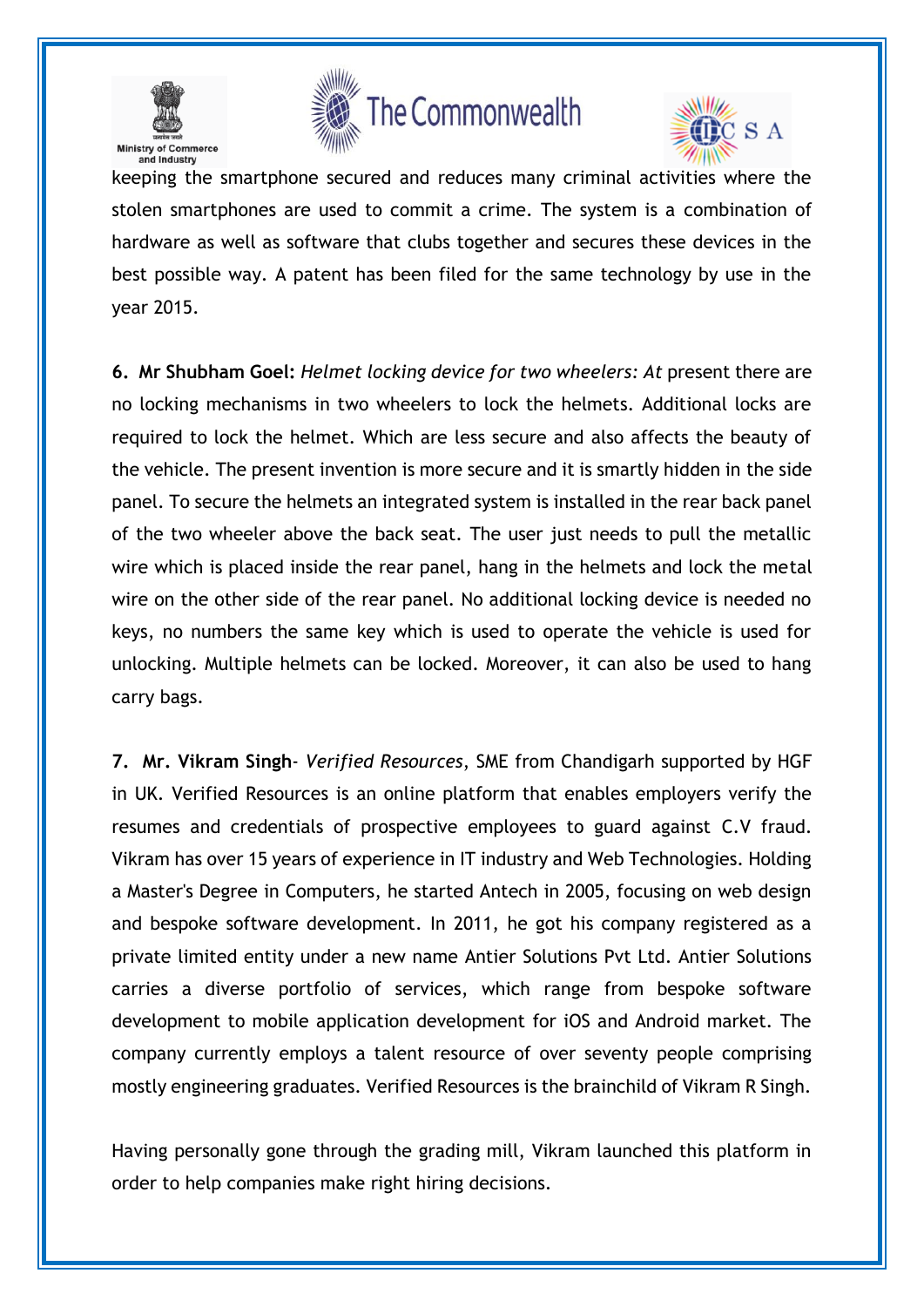





**8. Aniket Bhateja and Raghav Sharma-***Xovian,* is an Aerospace startup providing sustainable solutions in satellite technologies. With young and senior experts from Indian Space Research Organisation (ISRO) the team has decades of experience in small and large satellite development. Xovian works in two domains: Space Education and Satellite manufacturing. With a strong vendor base, this also provides their services to ISRO. Our expertise includes Design and Development of:  $\Box$  Micro and Nanosatellite buses  $\Box$  Satellite subsystems & Components The company is a part of a joint initiative with PES University, Bangalore - which recently launched its own satellite, as an Industry – Institutional tie up for Space Applications and is also a member of International Astronautical Federation.

**9. Mr. Preston Viswamo**- *Copperbelt Leather Industry Cluster ltd* is spearheading activities of Clusters development in the Leather sector in Zambia through the implementation of Leather Cottage Industries Training, Clustering and Incubation Project. The project is being supported by COMESA LLPI and Konkola Copper Mines (Vedanta group). It is an innovative project aimed at creating self-employment opportunities for the youthful population of Zambia ranging from the school dropouts through to those who have finished college but can't find employment. In addition, the project is also working to bring diversification in the towns heavily dependent on copper mining. The organization offers Vocational skills and Entrepreneurship training/ Capacity building in Leather Business, Leather Clusters Formation and Management including business incubation and market linking for SMEs. This is a big programme that needs expertise at different levels, equipment, components, and accessories of different kinds and therefore requires stakeholder participation in order for it to be a success. The project needs partners and investors.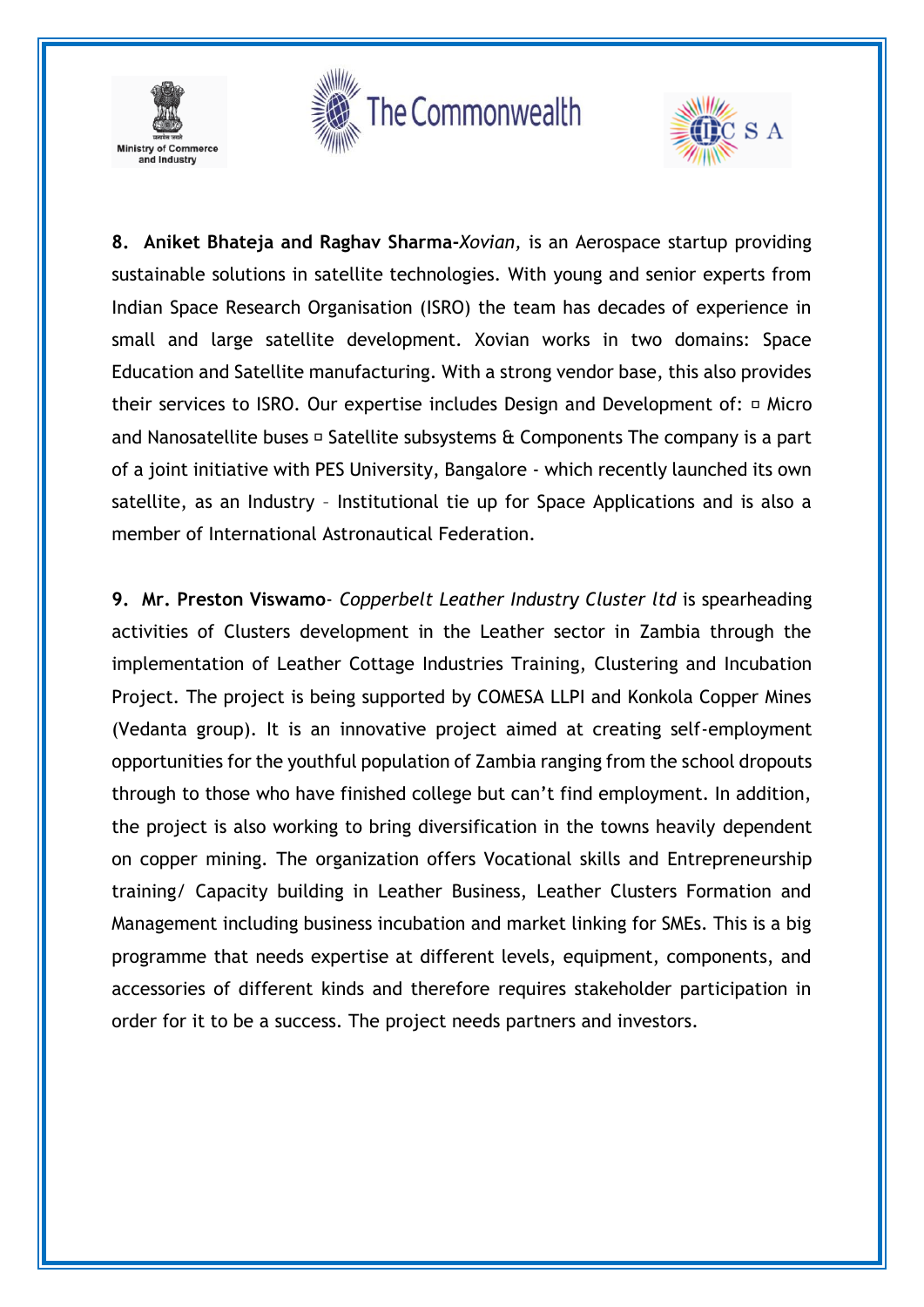

# The Commonwealth



**10. Asiri Dilhan de Silva:** *Asiri Designers* "Pest Repellent Eco Table Mat" is an invention, which protects the food from harmful pests,  $\hat{\alpha}$  is free from any toxic chemicals. Further this invention is specially designed to aid the visually impaired people, with a special location identification system, which can be activated by a clapping sound. This invention is made with discarded CDs. Hence it helps to manage a most prominent e-waste, in a very effective & economical manner. *This has been awarded the Gold Medal & the Special Award for the best Invention at the "Geneva International Inventions Competition 2017"*

**11. Mr. Nalin Karunasinghe**- *E-Net Solutions Pvt Ltd.* is a research and development based company located in Colombo, Sri Lanka founded in 1989 by Presidential-Award winning inventor Mr. Nalin Karunasinghe. The company involves in technology and engineering related R&D with the intentions of becoming one of the pioneer technology solution providers for the nation and beyond. The company has a strong background in the fields of electronics, computer science, electrical and mechanical engineering that helps it to become a solution provider for a vast range of problems doing expert research and providing innovative and cost effective solutions for automation needs using the cutting-edge technology. Currently the company is mainly involved in embedded systems designing, electronics products development, telephony and Voice over IP solutions, mechatronics automation systems development, internet/ intranet solutions and consultation services. The company also has a line of products in the areas of power monitoring systems, machine vision systems, RF related devices and IoT devices.

**12. Dasman Munasinghe-** *M.V Electronic &D.S Motors Electronic* is a prime company and fulfils automobile electrical requirements in Sri Lankan automobile sector since 1988. The Company was registered in 2003 and is performing as a renowned company in Sri Lankan with respective to automobile industry. We mainly manufacture Automobile & Electrical Goods wiring harness, Motorcycle CDI unit, CDI unit tester, Multi tester, Battery charger and Test equipment. Our main business partners are ACL Cables PLC, Kelani Cables PLC, David Pieris Motor Company in Sri lanka and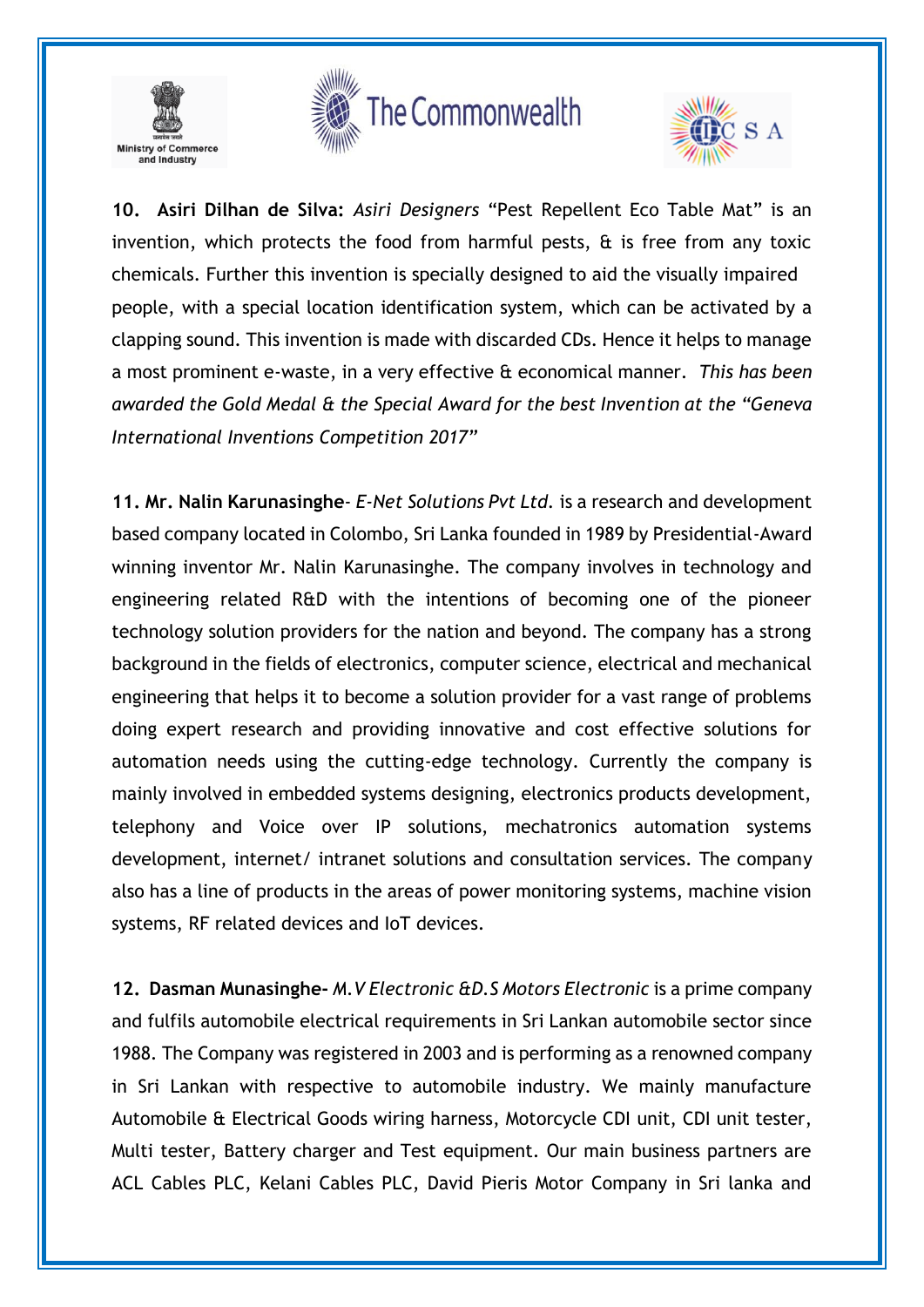





l. Newstar Genuine Parts, Thailand. We supply our products to island wide automobile spare parts dealers and leaders in automobile industry like David Pieris Motor Co. Ltd, Ranatunga Motors (Pvt) Ltd and Anura Group of Company. Already, we have reputed name and good supply chain within Sri Lanka over 300 customers.

**13. Karabo Songo**-*Area Code Group* is a new commercial township property company which is focused on establishing creative spaces that stimulate the rejuvenation of township economies through engaging in community building initiatives as follows: Sustainable job creation, offering premium to the growing entertainment to middle to upper income market in Africa, local small entrepreneurship support & enhancement, community building initiatives through partnering with government, corporate & established NGO's leveraging our networks, skills, resources, aspirations & a bit of luck to be the CHANGE!

**14. Jaskirat Singh -** *Webrosoft*. Webrosoft is a mobile/cloud product startup that makes a software platform called CRAMAT. It uses the power of GPS on mobile phones to track field based operations through geo tagged pictures in real time. Solutions built using this product are being used by many city councils in India to track and monitor their projects like constructions of bridges, roads, pipelines etc and to make high precision documentation of field assets. It is also being used by the municipal corporation of SAS Nagar Mohali to monitor city cleaning operations for the entire city and also to ensure that their team of about 1000 cleaning workers is using proper equipment and safety gear in as per the guidelines for which they have won Skoch Gold Award in 2016.

Mr. Singh the CEO, did his B-Tech from IIT Varanasi in 1999. He has a rich IT experience which includes designing large scale web and mobile applications backed by database systems. He and his company have won numerous awards for innovation in IT including NASSCOM social innovation honours 2011 and an opportunity to showcase an IT application on behalf of his team to former US President Barack Obama during his India visit in 2010.